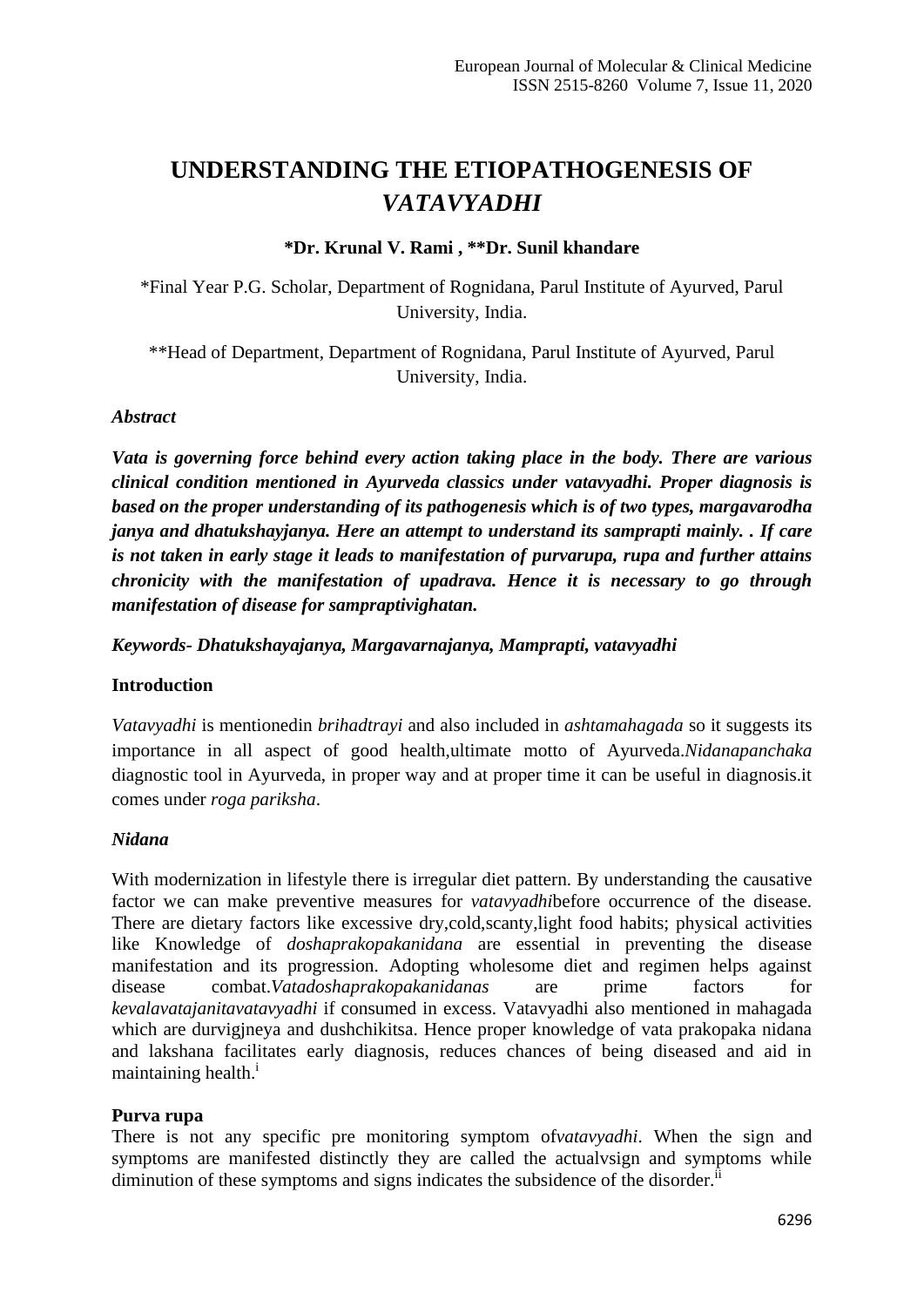## **Lakshana**

There are 80 *nanatmajavatavyadhi* among them each have different characteristics according to involvement of *sthana* and *srotas*.

There are general sign and symptoms of *vata*mentioned in *charaka* saimhita, contracture in the joints, stiffness, splitting of bones and joints, back and neck; limping paraplegia, hunch back, atrophy of particular organ, sleeplessness, intrauterine death of embryo, decrease in sperm and menstruation fasciculation, numbness overall body, twitches of head, nose, eyes and parts above neck; splitting and or pricking type of pain; convulsions; unconsciousness; fatigue etc.<sup>iii</sup>

## **Samprapti**

It is Process of understanding the development of disease by the vitiated *doshas* which are constantly circulating inside the body.

*Vata* aggravated by the various *vata* aggravating factors goes in empty srotas Etiology of *vatavyadhi* is mentioned in two different aspects.<sup>iv</sup>

- 1. *Dhatukshayajanya*
- 2. *Margavaranajanya*

## **A.** *Samanya Samprapti***– v**

Due to the intake of *Vatakara Aahara* and *Vihara*, *Vata Dosha* gets vitiated, which lodges in *Rikta Strotasa* i.e. *Strotas,* where there is presence of *Shunyata* of *Snehadi* Guna, producing diseases related to that Strotas.

## **B.** *Vishesh Samprapti* **–**

## **1)** *Dhatukshayajanya Vatavyadhi*

As the *Shleshma Bhava* decreases in the body *Shleshaka Kapha* in the joints also decreases in quality and quantity where in *Sandhi Shaithilya* is seen. *Ashrayashrayi Sambandha* also leads *Asthidhatu Kshaya* leading to *Khavaigunya* in the joints.

## **2)** *Margavrodhjanya Vatavyadhi*

*Margavrodha* of *Vata* by the excessive fat deposited all over the body.*PrakupitaVata* due to *Margavrodha* starts to circulate in the body, which travels and settles in the *Khavaigunyayukta* joint. After *Sthanasamshraya* it produces the disease *Vatavyadhi*.

#### **Samprapti ghataka**

| Dosha          | Vata                                          |
|----------------|-----------------------------------------------|
| Dushya         | Rasa etc. dhatus                              |
| Agni           | Jatharagni, dhatvagni, bhutagni               |
| Agnidushti     | Vishamagni                                    |
| Ama            | Agnijanya                                     |
| <b>Srotas</b>  | Asthi vaha mainly                             |
| Sroto dushti   | Sanga and vimarggaman                         |
| Sanchar sthana | Sarva sharir                                  |
| Adhisthan      | Differentbody parts of the body or whole body |